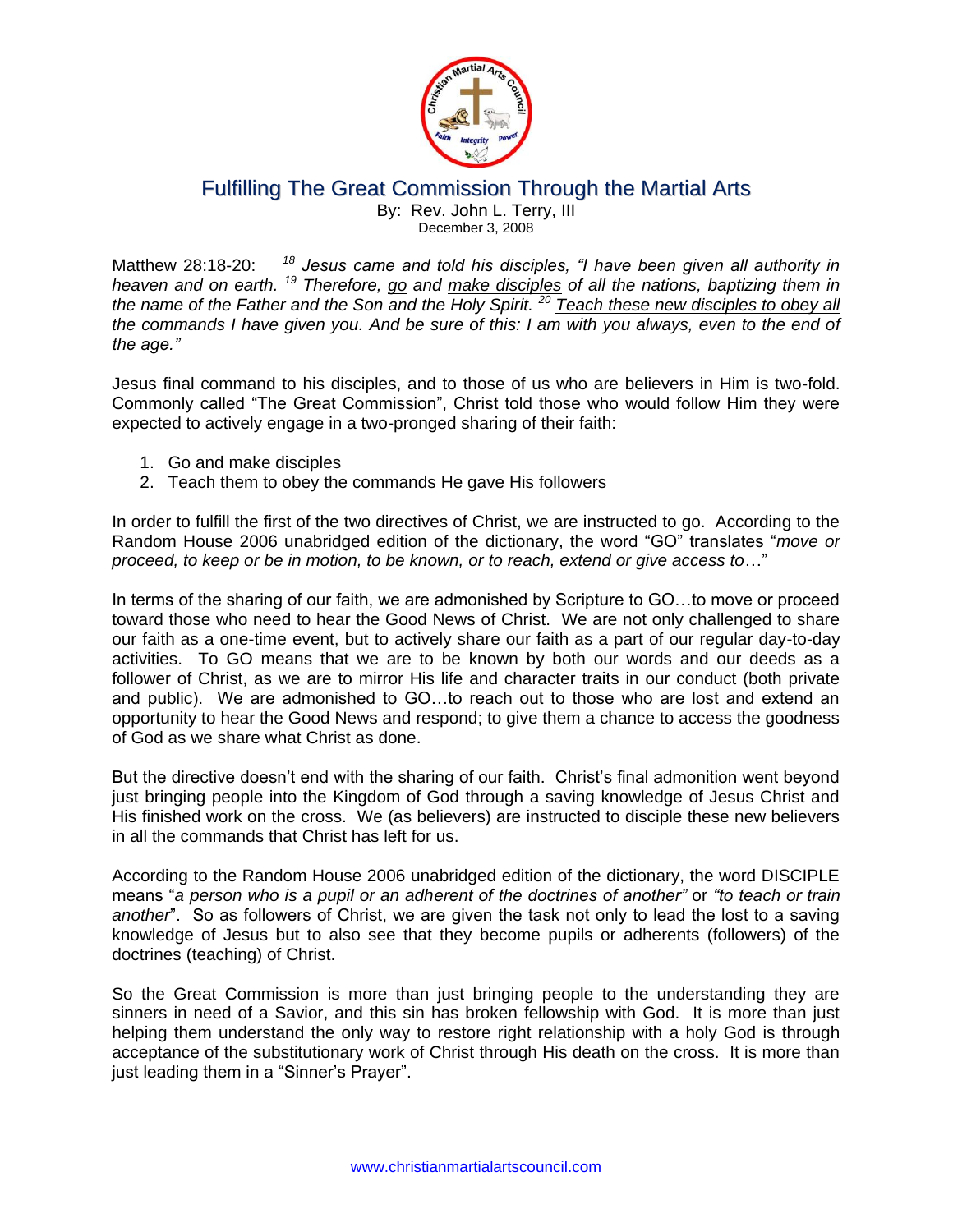

The Great Commission is not fulfilled until we take those individuals we have helped bring into the family of God and teach (or train) them to become lifelong students of Christ. Paul told his followers in Philippians 3:17 to "*pattern your lives after mine, and learn from those who follow our example*…" He also told his followers in 1 Corinthians 11:1 "*and you should imitate me, just as I imitate Christ*…"

That means that those of us who call ourselves Christians need to know what it means to be a follower of Christ, and that can only come through personal study of God's word, the Bible. Far too many believers in Christ are not students of His word, and lack sufficient knowledge of what His word says so they can adequately and accurately both live out and share His message in our conduct and behavior.

The tenants of martial arts training advocate discipline and a lifelong commitment to study and advance both in knowledge and understanding of the arts. As followers of Christ, and martial arts practitioners, our study of God's word (and its practical application in our daily lives) should be as much a part of our daily routine as practicing kata, technique, self-defense, or any other aspect of our art.

As we mature and grow along the martial way, we advance in rank and find ourselves in positions of authority or as a role model for others to follow. Lower ranked students typically line up behind the higher ranked students in class so they have a model (an example) to emulate. Those who have matured in the arts are often used to help "teach and train" (disciple) others so they can advance in their given style or system.

We who are practitioners of the martial arts see the Great Commission played out in the study of our style or system, yet how often do we make the spiritual connection to our calling as disciples (practitioners of Christianity) and our responsibility to be just as diligent with our study of our Master (Jesus Christ) and His teachings as we are with those of our martial arts style?

Faith-based martial arts practitioners should be at the forefront of discipleship, both in matters of eternal consequence as well as in the training and teaching of our style or system. We should be students of the Bible, God's Holy Word, and be able to teach and train those who join our ranks so they can advance and mature in the art that is Christianity.

In the Japanese arts, the word "DO" means "way or path". As a karateka, we are to travel along the path as a lifelong endeavor, ever learning, ever maturing, ever improving in our chosen art. We can be ex-football players, ex-basketball players, or ex-sports athletes. But a true martial arts practitioner is never an "ex" as a true martial artist has committed his or her life to a lifestyle and a calling that demands we live our lives a certain way.

Even more so should those of us who call ourselves Christians understand this too is a lifelong endeavor of learning; it is a commitment to live our lives in a certain way and to be ever studying, ever learning, ever maturing, ever improving in our chosen path, so that we can effectively emulate that life as an example to others.